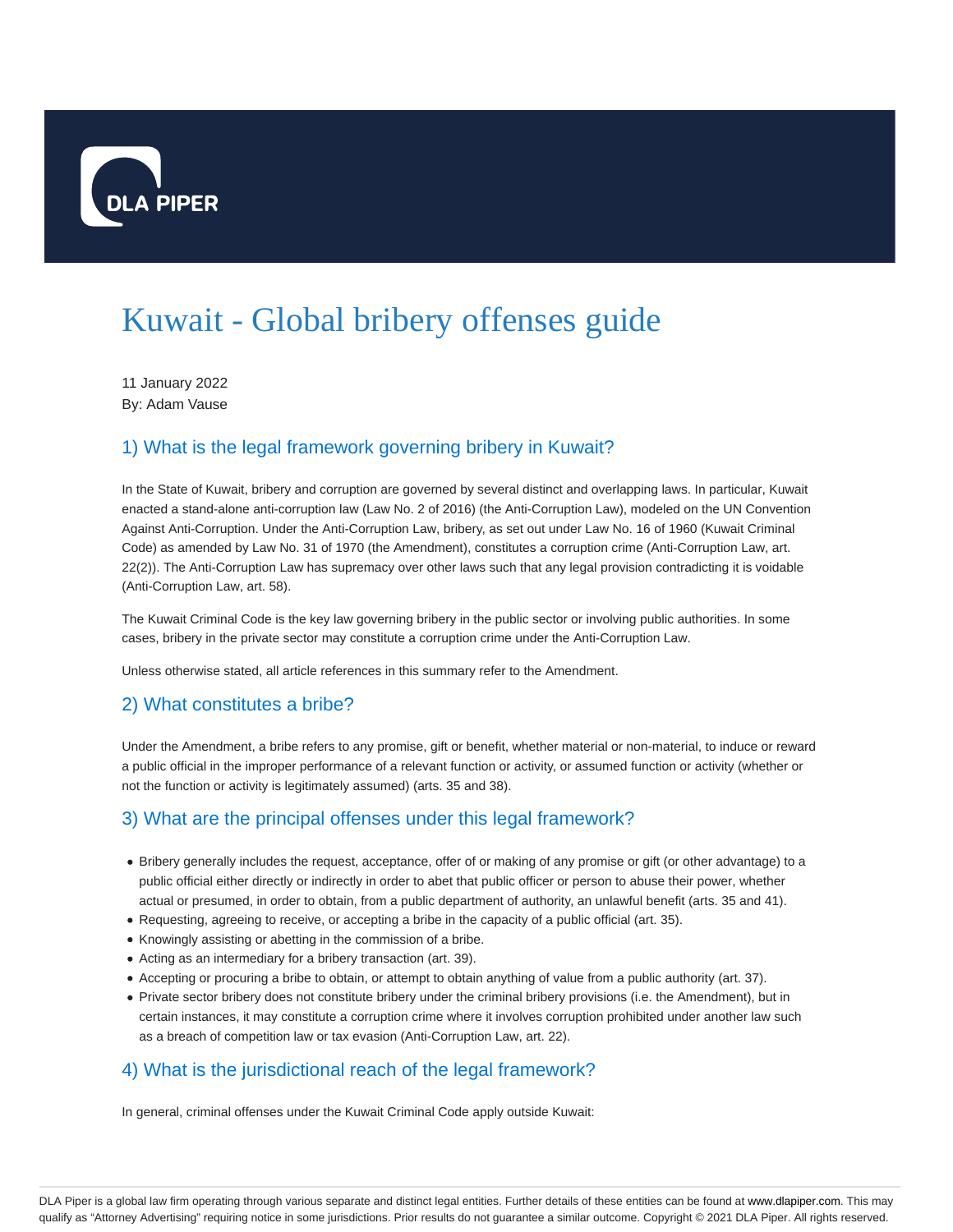- on every Kuwaiti national who commits an act that is punishable under the provisions of the Kuwait Criminal Code (Kuwait Criminal Code, art. 12); and
- that it has been proven that the foreign courts rendered a final judgment against the perpetrator of the crime (Kuwait Criminal Code, art. 13).

## 5) Who may be liable for bribery? (Public officials, private individuals, legal entities, etc.)

Private individuals, public officials, legal entities, managers, directors, agents, intermediaries, and any person who aids or abets a bribery offense can be prosecuted for bribery offenses.

## 6) Can a parent company be liable for its subsidiary's involvement in bribery?

Yes, though the circumstances in which this may occur are fact-specific. Some possibilities include where:

- the subsidiary is established as a branch in Kuwait in which the principal parent may be directly liable for the acts of the subsidiary;
- the parent company acts as an intermediary in the bribery offense; or
- the parent company acted directly or indirectly in the commission of the bribe.

### 7) Are facilitation payments (i.e. small payments to speed up routine governmental action) considered bribes?

Yes. Provided they meet the criteria, facilitation payments are considered bribery, no matter how small the amount.

#### 8) Does the legal framework restrict political and charitable contributions?

There are no express provisions under Kuwait Criminal Code/ Amendment that restrict political or charitable contributions.

There are, however, restrictions under fundraising and charity laws that could apply to charitable contributions. Fundraising and the establishment of charities in Kuwait is highly regulated, in part to mitigate the risk of terrorism financing and money laundering. Charities are closely scrutinized and regulated and fundraising is only permitted in partnership with locally established charities.

As Kuwait is a constitutional monarchy, political contributions are not applicable.

#### 9) Does the legal framework place restrictions on corporate hospitality?

The Amendment makes no express provisions with regard to corporate hospitality and any financial or other advantage given in that context would be assessed by reference to the provisions described in this note.

There are various restrictions on corporate hospitality under other anti-bribery laws in Kuwait. For instance, federal employees are prohibited from accepting any gifts unless they are promotional gifts bearing the name and logo of the presenting party and would not influence the federal employee in any decision-making.

#### 10) Are there any defenses for bribery offenses?

The Amendment states that a briber or intermediary who self-reports a bribery offense before it is discovered shall be exempted from the penalty (art. 39). However, it is not clear whether the self-reporter would be exempt from bribery, corruption or other related offenses under other legislation.

Further, the Amendment states that among conspirators to bribery, if any person notifies the public authorities of the criminal conspiracy and the participants involved, before an investigation commences or a crime is committed, they shall be absolved for liability for offense of conspiracy (art. 40).

#### 11) What are the key regulatory or enforcement bodies with regard to bribery?

DLA Piper is a global law firm operating through various separate and distinct legal entities. Further details of these entities can be found at www.dlapiper.com. This may qualify as "Attorney Advertising" requiring notice in some jurisdictions. Prior results do not guarantee a similar outcome. Copyright © 2021 DLA Piper. All rights reserved.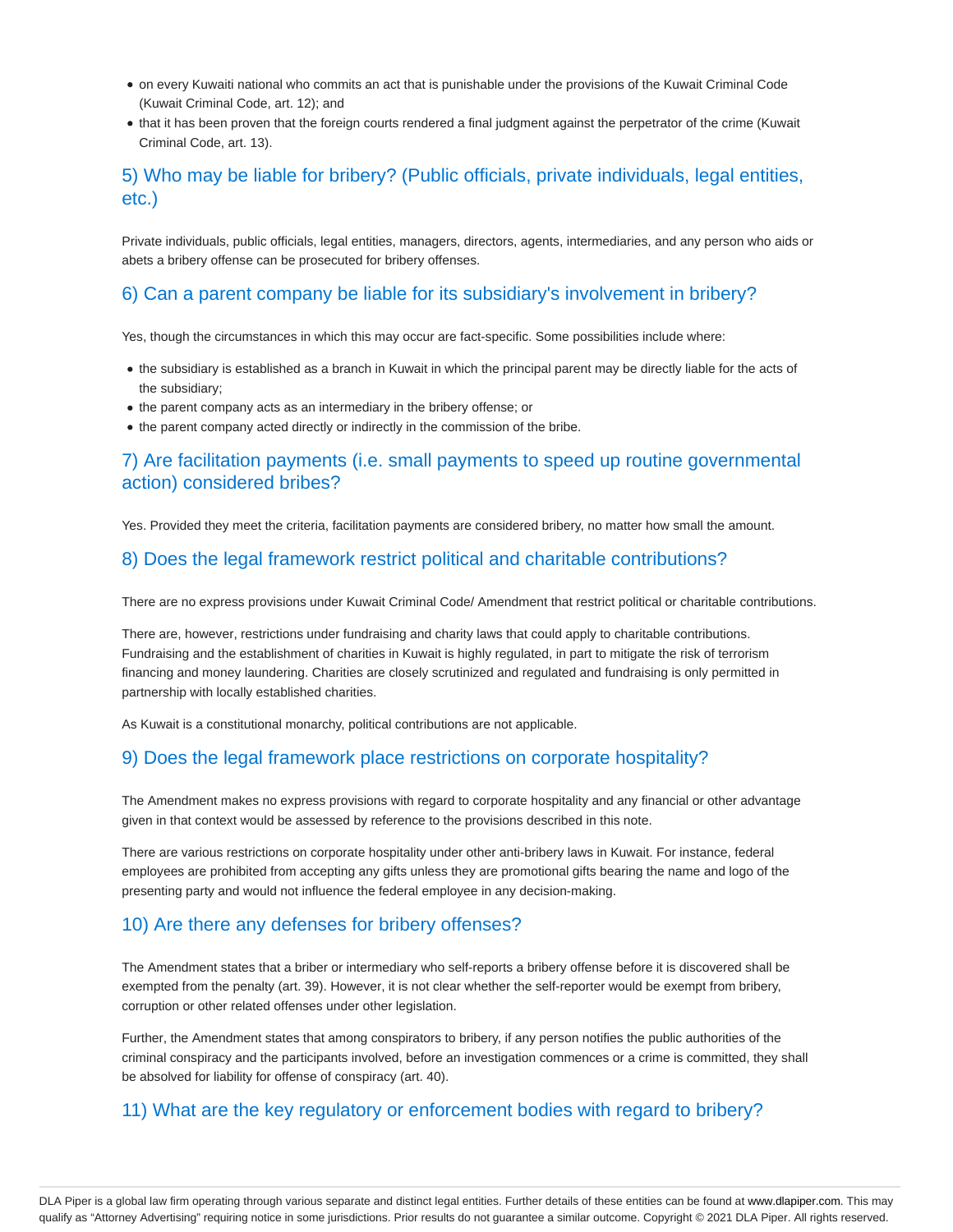In addition to the police and public prosecution offices, the Public Authority for Anti-Corruption investigates any financial irregularities discovered in federal organizations.

# 12) What are the legal consequences of being found guilty of bribery offenses?

| Legal Consequence                                                                                                                                             | Application                                                                                                                                                                                                                                                                    |
|---------------------------------------------------------------------------------------------------------------------------------------------------------------|--------------------------------------------------------------------------------------------------------------------------------------------------------------------------------------------------------------------------------------------------------------------------------|
| For each offense:<br>• up to ten years' imprisonment (art. 35); and<br>• a fine not exceeding double the value of the bribe<br>(promised or given) (art. 35). | • Public official who requests or accepts a bribe.<br>• Any person who promises, offers or gives a bribe to<br>either a public official or a private person.<br>• Intermediaries involved in bribery transactions.<br>• In general, accessories to a crime may also be liable. |
| • up to five years imprisonment (art. 39); and a fine up<br>to KWD1,000; or either of these.                                                                  | • Facilitation offenses: lesser offense for bribers or<br>intermediaries, where the act committed or refrained<br>from is legal.                                                                                                                                               |
| • up to five years imprisonment (art. 39); and a fine up<br>to KWD1,000; or either of these.                                                                  | • Attempted bribery: lesser offense for briber or<br>intermediary where the bribe is not accepted.                                                                                                                                                                             |
| • up to three years imprisonment (art. 41); and a fine up<br>to KWD225; or either of these.                                                                   | • Attempted Facilitation offense: lesser offense for<br>bribers or intermediaries, where the act committed or<br>refrained from is legal and the bribe is not accepted.                                                                                                        |
| Confiscation of the proceeds of crime (art. 42).                                                                                                              | • Bribes paid to public officials.<br>• Proceeds of crime refers to the bribe itself.                                                                                                                                                                                          |

\*Additional legal consequences may apply if the acts constitute crimes under other laws, such as conspiracy or the Anti-Corruption Law (art.40)

## 13) Are deferred prosecution agreements (DPAs) or other similar settlement mechanisms available?

Bribery offenses are not currently capable of being settled by way of a DPA under Kuwait anti-bribery laws.

No formal settlement mechanisms are available under Kuwait Criminal Code/Amendment.

On an informal basis, settlements can be discussed with the regulator at any stage during investigations or prosecution, but no consistent or transparent mechanisms currently exist in Kuwait for settlement.



## Return to Overview page

#### AUTHORS



**Adam Vause** Partner

DLA Piper is a global law firm operating through various separate and distinct legal entities. Further details of these entities can be found at www.dlapiper.com. This may qualify as "Attorney Advertising" requiring notice in some jurisdictions. Prior results do not guarantee a similar outcome. Copyright @ 2021 DLA Piper. All rights reserved.